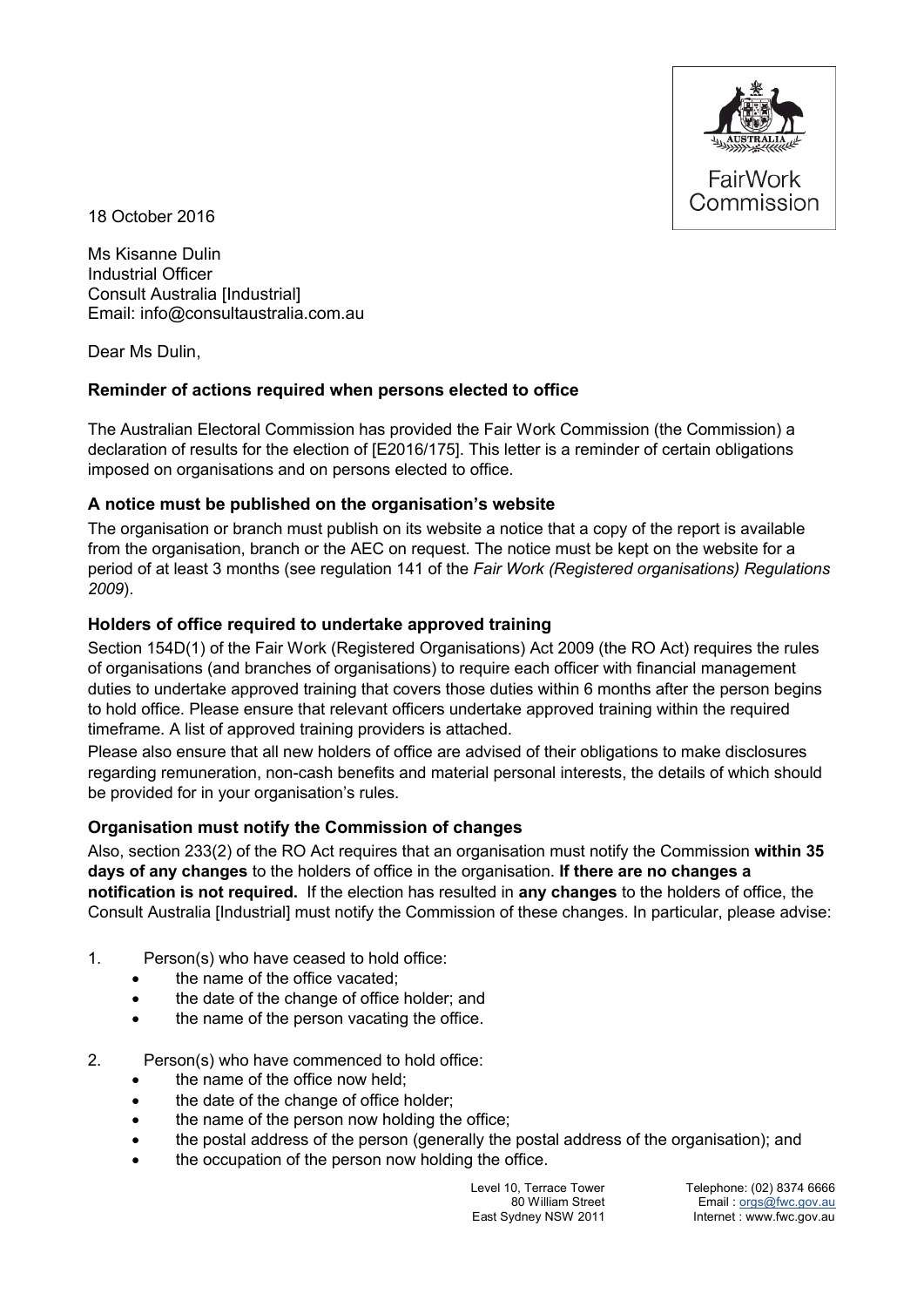The notification must include a declaration by the Secretary (or other prescribed officer) that the information is a correct statement of the changes made. A template notification of changes, which may assist you, is attached. If any change does not apply until a date in the future, you do not need to notify until then (e.g. AGM, 1 January, 2nd Monday in March). If you have already lodged this information, please disregard this reminder.

Regards Michael Moutevelis Regulatory Compliance Branch

> Level 10, Terrace Tower 80 William Street East Sydney NSW 2011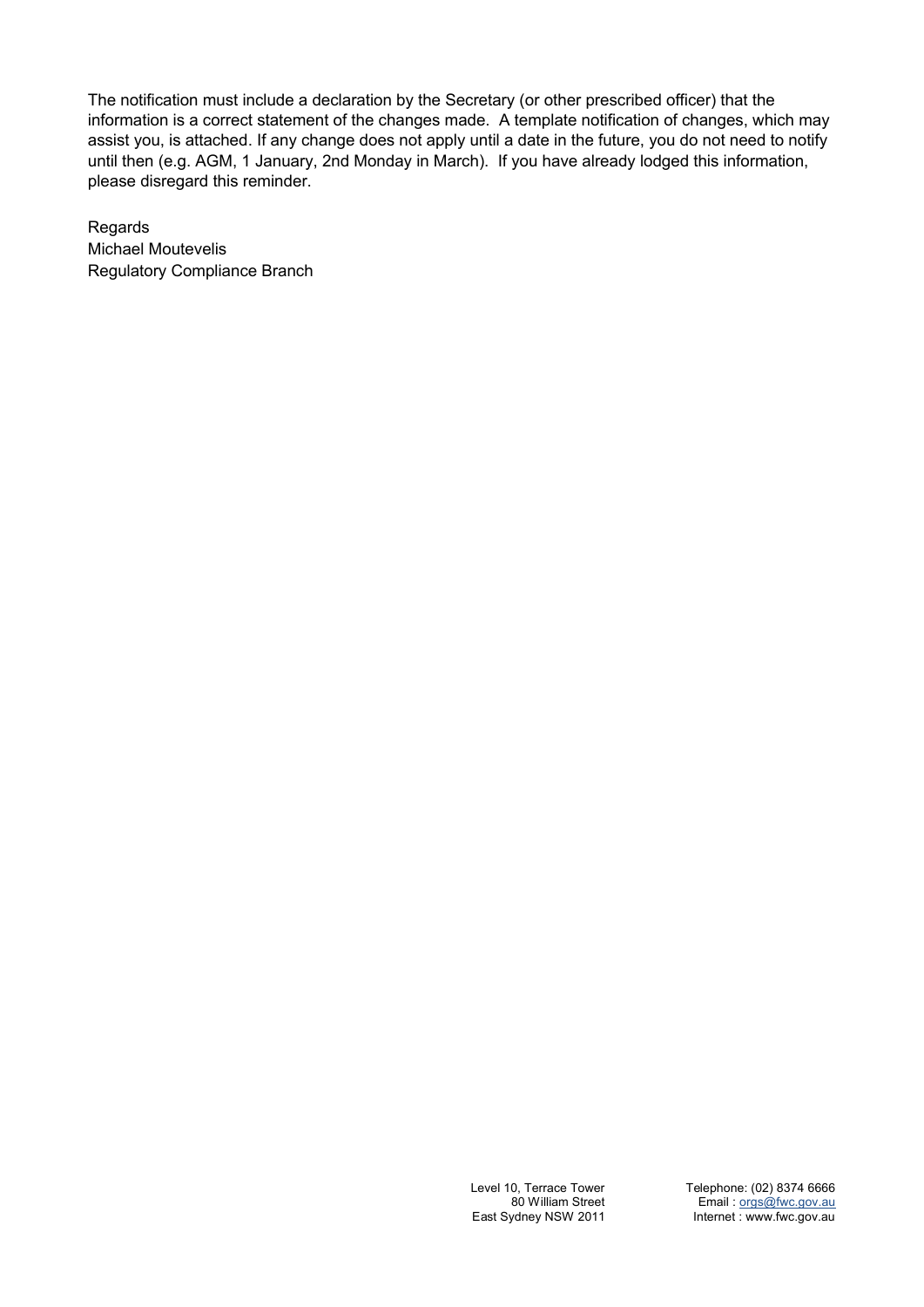# **List of approved governance training packages**

| Approved training<br>material                                                                                                    | Provider                                                                                                                                                             | Contact<br>person                 | <b>Contact details</b>                         |
|----------------------------------------------------------------------------------------------------------------------------------|----------------------------------------------------------------------------------------------------------------------------------------------------------------------|-----------------------------------|------------------------------------------------|
| <b>AHAWA Governance and</b><br><b>Financial Training</b>                                                                         | Australian Hotels Association (WA<br>Branch)                                                                                                                         | Mr Bradley<br>Woods               | (08) 9321 7701<br>ceo@ahawa.asn.au             |
| <b>APTIA Governance and</b><br><b>Financial Training</b><br>Package                                                              | Australian Public Transport<br><b>Industrial Association</b>                                                                                                         | Mr Ian<br>MacDonald               | $(02)$ 6247 5900<br>imacdonald@bic.asn.au      |
| <b>Handbook for Councillors</b><br>of the Australian Industry<br>Group                                                           | Australian Industry Group (for<br>provision to Ai Group Councillors<br>only. Not for external parties)                                                               | Ms Jenifer<br>Leuba               | (03) 9867 0174<br>jenifer.leuba@aigroup.asn.au |
| The Australian Workers'<br><b>Union Professional</b><br><b>Training Program</b><br><b>Financial Duties of</b><br><b>Officers</b> | Australian Workers' Union                                                                                                                                            | General<br>enquiries              | (02) 8005 3333<br>members@nat.awu.net.au       |
| In-Boardroom:<br>Governance and Finance<br>for Registered<br>Organisations                                                       | Australian Institute of Company<br>Various<br><b>Directors</b>                                                                                                       |                                   | AICD state-based contacts                      |
| ACTU s.154C Training-<br><b>Union Governance</b>                                                                                 | Australian Council of Trade Unions<br>(ACTU)                                                                                                                         | Organising<br>Centre<br>Enquiries | (03) 9664 7360<br>orgcentre@actu.org.au        |
| Organisations                                                                                                                    | Governance of Registered Weston Woodley & Robertson<br><b>Chartered Accountants</b>                                                                                  | Mr Dennis<br>Robertson            | (02) 9264 9144<br>dennisr@wwr.com.au           |
| Governance and Financial<br>Accountability for<br><b>Registered Organisations</b>                                                | <b>Local Government New South</b><br>Wales                                                                                                                           | Ms Sarah<br>Artist                | (02) 9242 4182<br>learning@lgnsw.org.au        |
| Australian Hotels<br><b>Association Financial</b><br><b>Management Training</b>                                                  | Australian Hotels Association (for<br>provision to AHA officers only. Not<br>for external parties)                                                                   | Mr Stephen<br>Ferguson            | $(02)$ 6273 4007<br>ceo@aha.org.au             |
| Governance and Finance<br><b>Training for Registered</b><br>Organisations                                                        | Dickson Wohlsen Pty Ltd, trading<br>as CTA Training                                                                                                                  | Mr Tom<br><b>Streater</b>         | (07) 3878 9355<br>tom@dws.net.au               |
| The Registered<br>Organisation Training Act<br>for Organisations and<br><b>Boards</b>                                            | <b>Vibe Public Relations Consultancy</b>                                                                                                                             | Ms Anne<br>Andrews                | 0400 021 679<br>vibeprctraining@bigpond.com    |
| Training Course for<br><b>Registered Organisations</b><br>- Governance and<br>Finance                                            | Western Australian Shire Councils,<br>Municipal Road Boards, Health<br>Boards, Parks, Cemeteries and<br>Racecourse, Public Authorities,<br><b>Water Boards Union</b> | Mr Andrew<br>Johnson              | andrew.johnson@lgrceu.org                      |
| <b>MTAQ Registered</b><br><b>Organisation Governance</b><br>Course                                                               | Motor Trades Association of<br>Queensland Industrial Organisation<br>of Employers                                                                                    | Mr Paul<br>Murray                 | paulm@mtaq.com.au                              |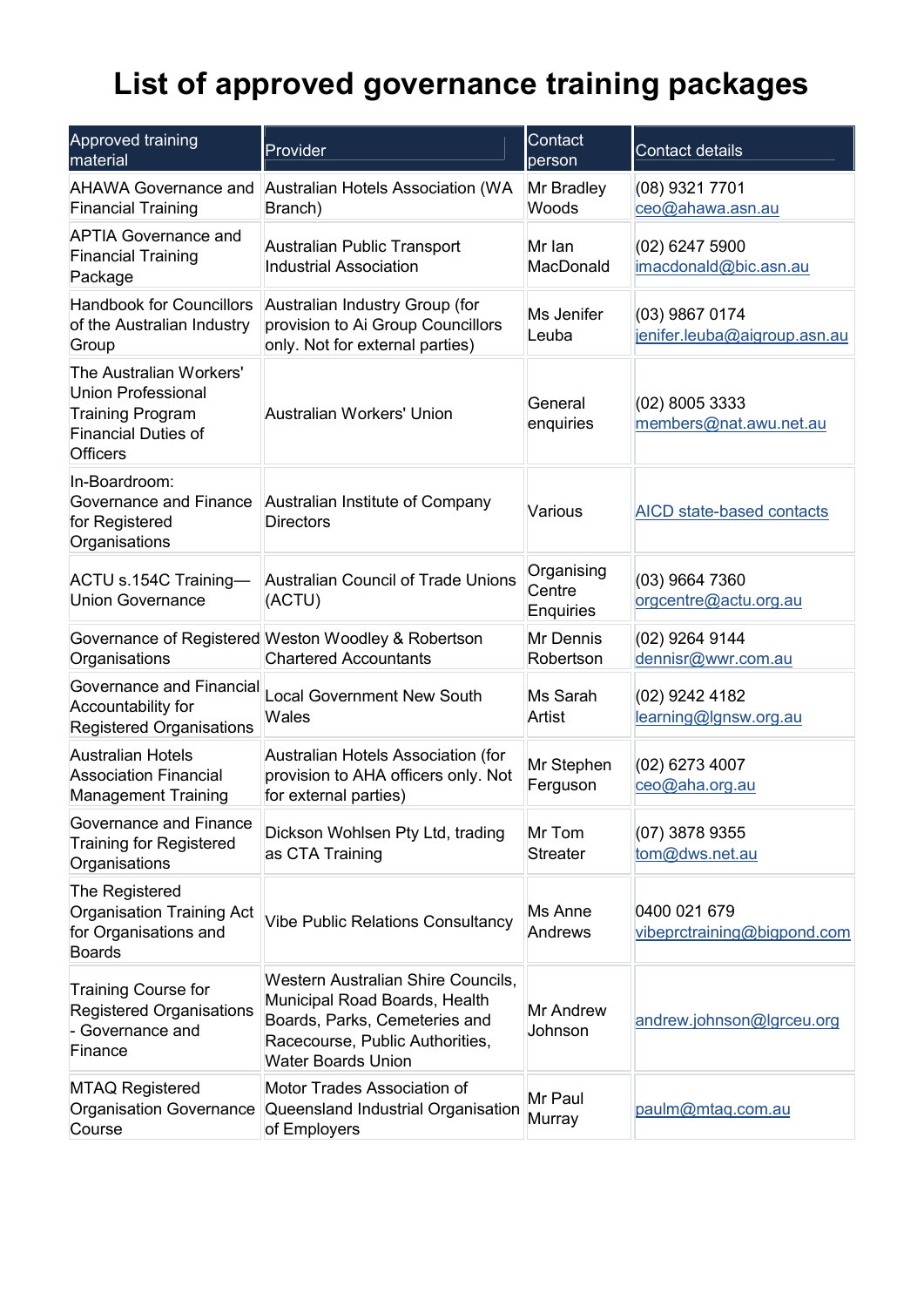**NOTIFICATION OF CHANGES TO RECORDS (Changes to Records in the Annual Return) required to be kept in accordance with section 230** *Fair Work (Registered Organisations) Act 2009* **and regulation 147** *Fair Work (Registered Organisations) Regulations 2009*

I, [NAME], being the [OFFICER] of the [ORGANISATION NAME], declare the following:

- 1. I am authorised to make this declaration.
- 2. The following is a correct statement of the changes made to the information contained in the records required to be kept by the organisation in accordance with s.230(1)(b), (c), and (d) of the *Fair Work (Registered Organisations) Act 2009*: [*delete all that do not apply*]
	- On [DATE] the address of the organisation changed to [STREET ADDRESS].<sup>[1](#page-3-0)</sup>
	- On [DATE] the name and/or address of a branch[es] of the organisation changed  $to<sup>.2</sup>$  $to<sup>.2</sup>$  $to<sup>.2</sup>$ 
		- 1. [*include OLD name and address and NEW name and address of every branch that has changed*]
		- $2<sup>1</sup>$
	- A list of changes to offices and the names, postal addresses and occupations of persons holding those offices is attached to this declaration at Annexure A and forms part of this declaration.
	- On [DATE] the following branch[es]: $3$ 
		- **COMMENCED operation:** 
			- 1. [include name of each new branch]
			- 2. ...
		- **CEASED operation:** 
			- 1. [include name of each closed branch]

2. ...

Signed: [SECRETARY OR OTHER AUTHORISED OFFICER]

Dated: [DATE]

*[PLEASE NOTE: This declaration must be submitted to the Fair Work Commission within 35 days of the change. It can be submitted to [orgs@fwc.gov.au.](mailto:orgs@fwc.gov.au)]*

-

<span id="page-3-0"></span><sup>1</sup> s.230(1)(d); reg.147(d)

<span id="page-3-1"></span><sup>2</sup> s.230(1)(d); reg.147(a) & (d)

<span id="page-3-2"></span> $3$  s.230(1)(d); reg.147(b) & (c)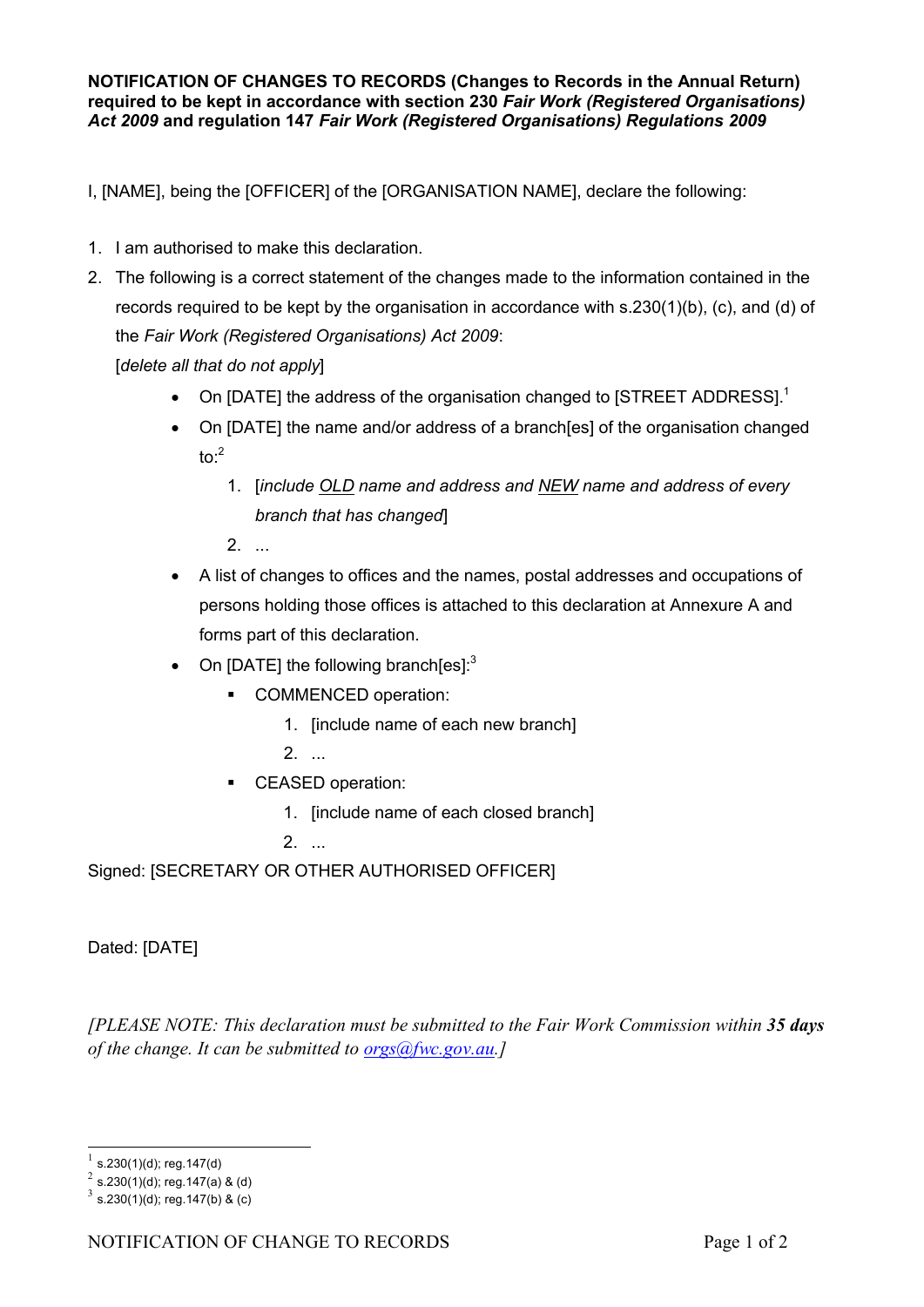#### **ANNEXURE A**

 Changes to Offices and Office Holders in the Organisation and its Branches [*insert as many pages as required*]: *Please note the 35 days begins at the earliest event (for instance when the officer retires) and an organisation may need to notify the events separately if the appointment or election process will take longer than 35 days.* 

| <b>Branch</b> | Date of<br>Change                                 | <b>Name of Office</b><br>that has<br>changed | Name of Outgoing Office<br><b>Holder</b> | <b>Name of New Office</b><br><b>Holder</b> | <b>Postal Address of New Office</b><br><b>Holder</b>                             | <b>Occupation of New</b><br><b>Office Holder</b> |
|---------------|---------------------------------------------------|----------------------------------------------|------------------------------------------|--------------------------------------------|----------------------------------------------------------------------------------|--------------------------------------------------|
| National      | 1.1.2014                                          | Secretary                                    | <b>Full Name</b>                         | <b>Full Name</b>                           | c/- the Registered Organisation,<br>postal address of Registered<br>Organisation | Paid official                                    |
|               | 25.12.2013                                        | President                                    | vacant                                   | <b>Full Name</b>                           | As above                                                                         | mechanic                                         |
| $\cdots$      |                                                   |                                              |                                          |                                            |                                                                                  |                                                  |
| <b>NSW</b>    | 1.1.2014<br>(resigned)<br>7.1.2014<br>(appointed) | President                                    | <b>Full Name</b>                         | <b>Full Name</b>                           | c/- the Branch, postal address of<br>the Branch                                  | mechanic                                         |
|               |                                                   | Committee of<br>Management<br>Member         | <b>Full Name</b>                         | <b>Full Name</b>                           | As above                                                                         | mechanic                                         |
|               |                                                   | <b>Treasurer</b>                             | <b>Full Name</b>                         | vacant                                     | vacant                                                                           | vacant                                           |
| $\cdots$      |                                                   |                                              |                                          |                                            |                                                                                  |                                                  |
|               |                                                   |                                              |                                          |                                            |                                                                                  |                                                  |
|               |                                                   |                                              |                                          |                                            |                                                                                  |                                                  |
|               |                                                   |                                              |                                          |                                            |                                                                                  |                                                  |
|               |                                                   |                                              |                                          |                                            |                                                                                  |                                                  |
|               |                                                   |                                              |                                          |                                            |                                                                                  |                                                  |
|               |                                                   |                                              |                                          |                                            |                                                                                  |                                                  |
|               |                                                   |                                              |                                          |                                            |                                                                                  |                                                  |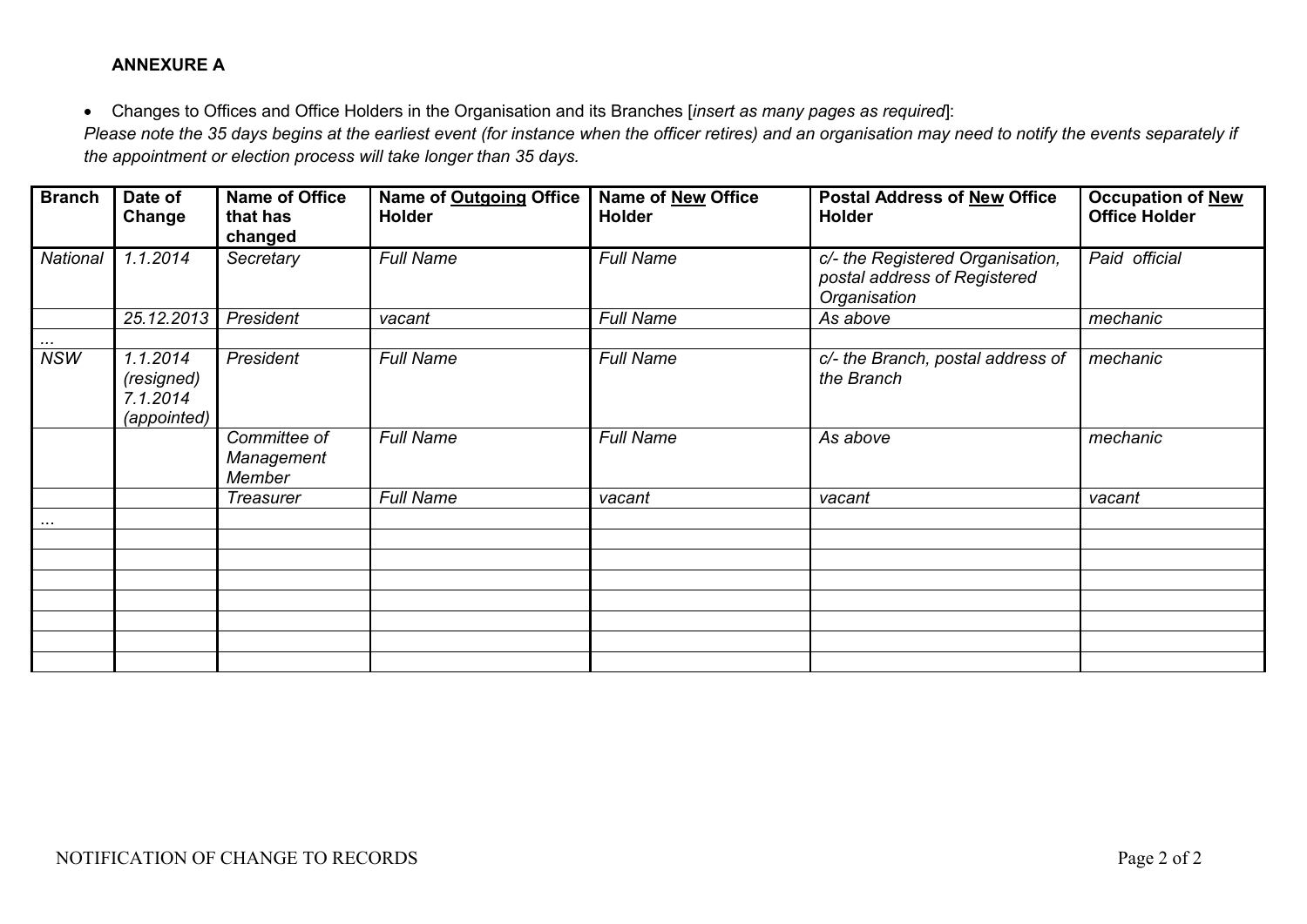#### **svc-adlib5**

| From:        | Rhys Richards <rhys.richards@aec.gov.au></rhys.richards@aec.gov.au> |
|--------------|---------------------------------------------------------------------|
| Sent:        | Tuesday, 18 October 2016 9:57 AM                                    |
| To:          | Oras                                                                |
| Subject:     | CAI E2016/175 [DLM=For-Official-Use-Only]                           |
| Attachments: | RO REPORT COAI E2016-175.doc; Declaration E2016-175.rtf             |
|              |                                                                     |

#### For-Official-Use-Only

Hi

Attached is the Post-Election report for the above election.

Thanks

**Rhys Richards | Senior Returning Officer** Industrial & Commercial Elections | NSW State Office Australian Electoral Commission T: (02) 9375 6362 | M: unknown | F: (02) 6215 9910



Make sure you're enrolled to vote. Visit www.aec.gov.au

### For-Official-Use-Only

DISCLAIMER:

If you have received this transmission in error please notify us immediately by return email and delete all copies. If this email or any attachments have been sent to you in error, that error does not constitute waiver of any confidentiality, privilege or copyright in respect of information in the email or attachments.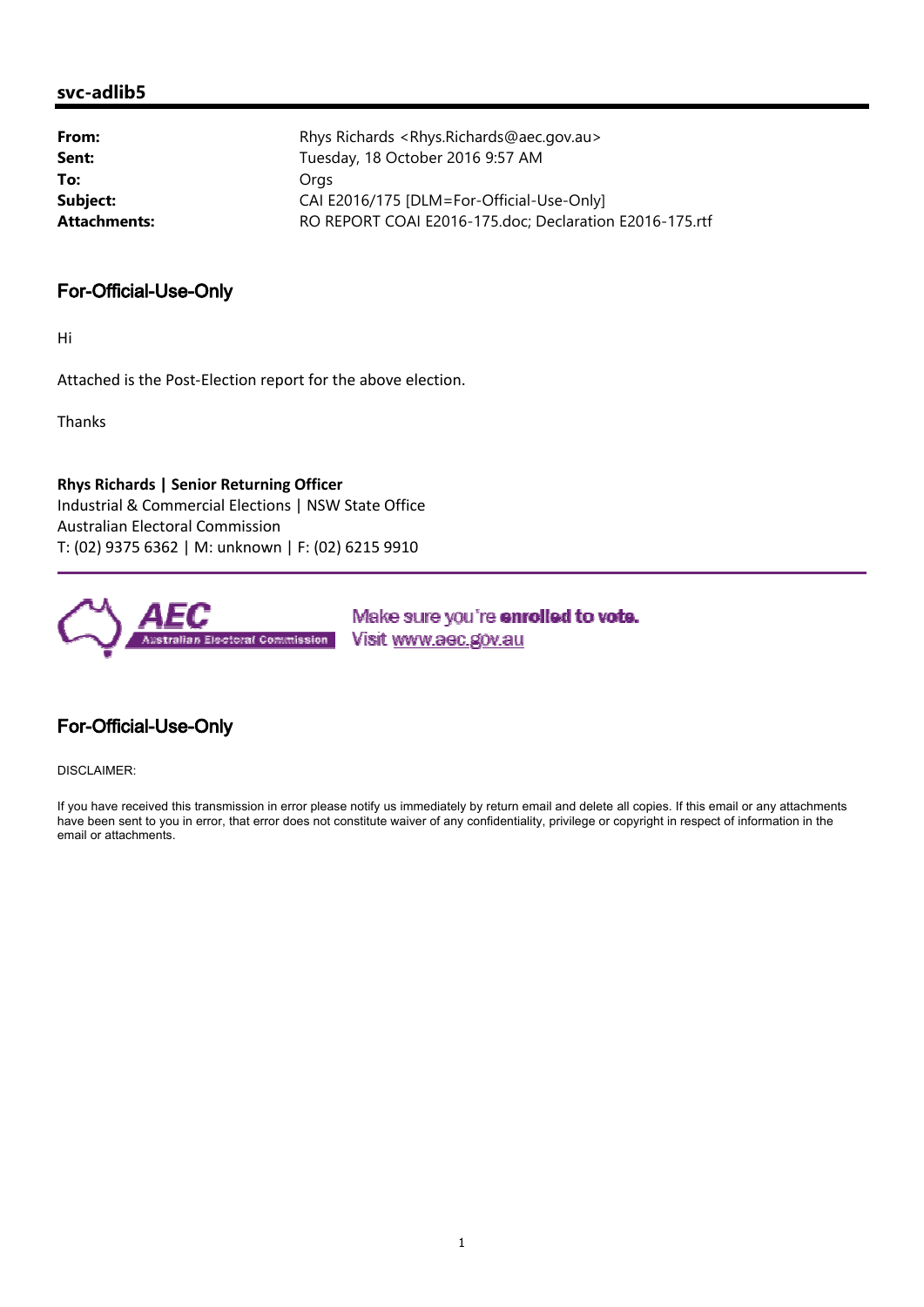



## **Fair Work (Registered Organisations) Act 2009 POST ELECTION REPORT**

**Client:** Consult Australia [Industrial] (CAI)

| <b>ELECTIONS COVERED IN THIS REPORT</b>                                                                                                         |                                                             |
|-------------------------------------------------------------------------------------------------------------------------------------------------|-------------------------------------------------------------|
| <b>Election Decision No/s:</b><br>E2016/175                                                                                                     |                                                             |
| <b>RULES</b><br><b>Rules used for elections Rule ID:</b>                                                                                        | [156N: Rules as at Registration on 1/7/2014]<br>[D2013/121] |
| Rules difficult to apply/interpret:<br>Model Rule reference (if any):                                                                           | None                                                        |
| <b>ROLL OF VOTERS</b><br>Total number of voters on the roll<br><b>Number of apparent workplace addresses</b><br>Number of non-current addresses | N/A                                                         |
| <b>Other Matters</b>                                                                                                                            | Nil                                                         |

#### **ALLEGATIONS OF IRREGULARITIES RECEIVED**

Details of written allegations of irregularities, and action taken by AEC: None Other irregularities identified, and action taken: None

#### **ATTACHMENTS**

**A:** Uncontested Declaration

Ry: Richards

Rhys Richards Returning Officer 17 October 2016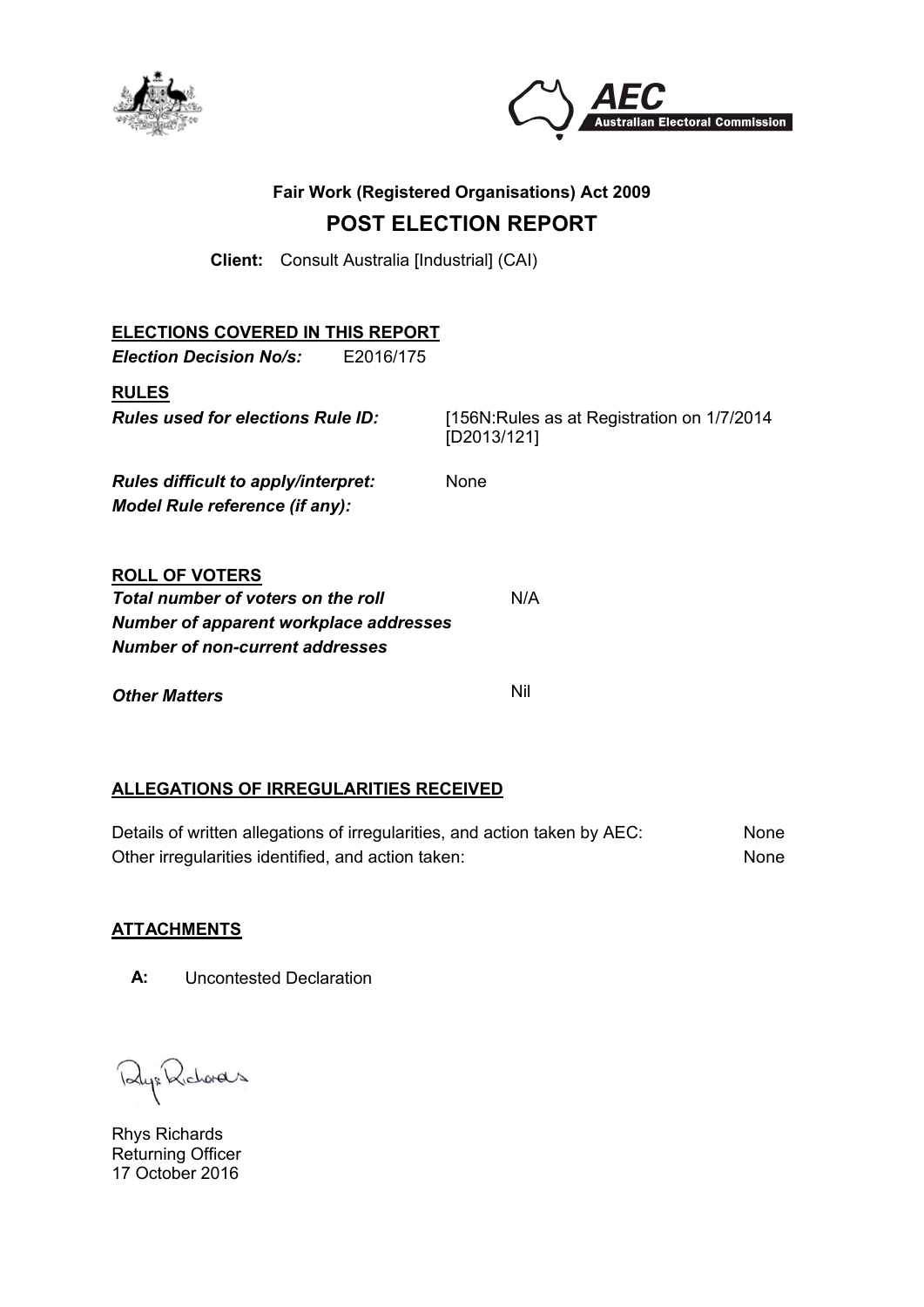# **Consult Australia [Industrial] National Council**

# **Declaration of Results for Uncontested Offices**

#### **E2016/175**

Below are the results of the election for the following offices, conducted in accordance with the provisions of the *Fair Work (Registered Organisations) Act 2009* and the rules of the organisation.

#### **National**

**National President** 

#### **Candidates**

No nomination was received

#### **Secretary/Treasurer**

**Candidates** No nomination was received

#### **Councillor** (3)

**Candidates** 

DOYLE, Gerry No further nominations were accepted

As the number of nominations accepted did not exceed the number of positions to be filled, I declare the above candidates elected.

Rup Richards

Rhys Richards Returning Officer

14 October 2016

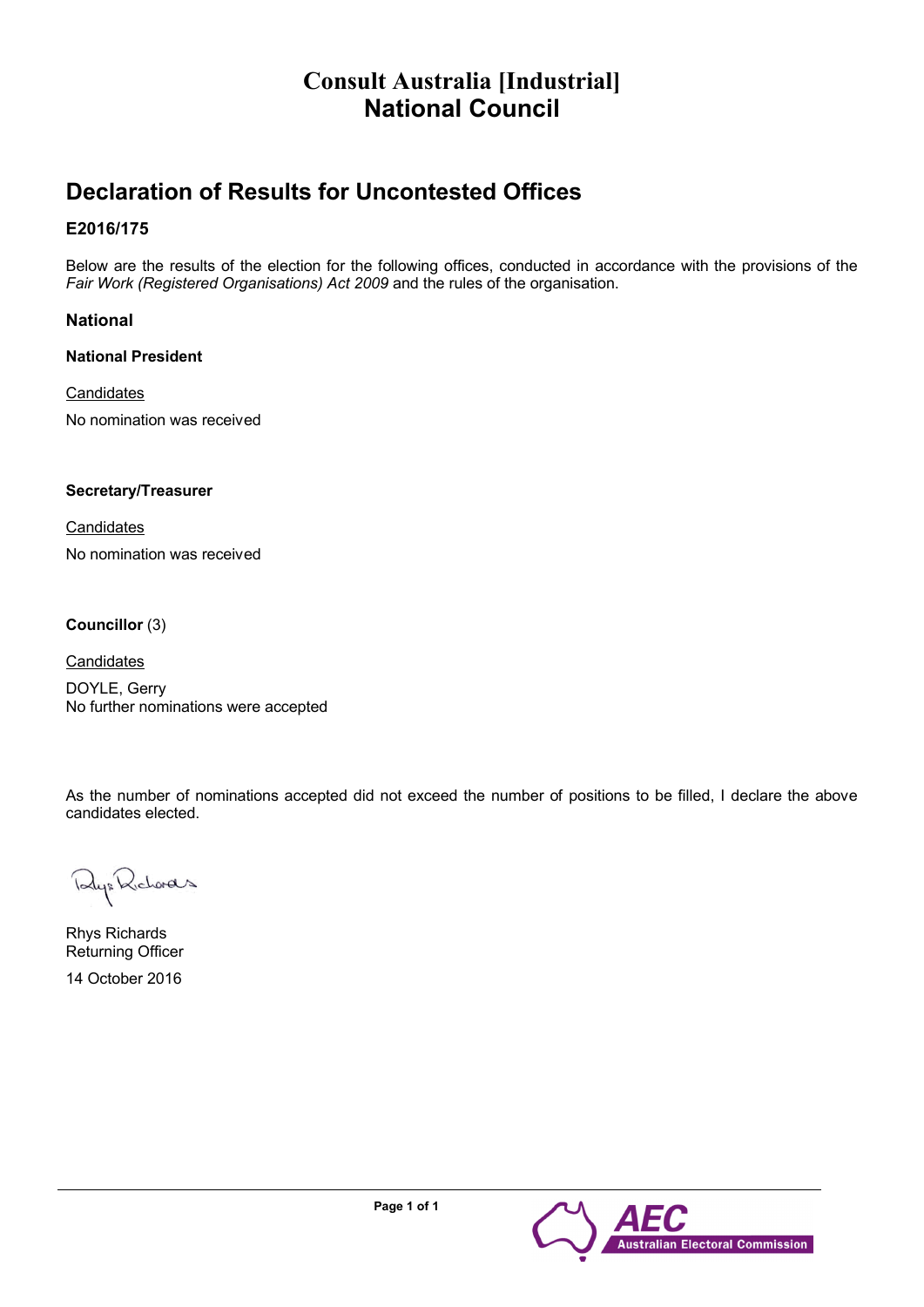

# **DECISION**

*Fair Work (Registered Organisations) Act 2009* s.189—Arrangement for conduct of an election

# **Consult Australia [Industrial]**

(E2016/175)

BILL STEENSON SYDNEY, 15 AUGUST 2016

*Arrangement for conduct of election.*

**[1]** On 26 July 2016, Consult Australia [Industrial] lodged with the Fair Work Commission prescribed information in relation to an election. Subsequent to that lodgement, Commission staff queried some of the details submitted in that prescribed information.

**[2]** On 11 August 2016, Consult Australia [Industrial] lodged with the Fair Work Commission amended prescribed information in relation to an election for the following offices:

#### **National Council**

| <b>National President</b> | (1) |
|---------------------------|-----|
| Secretary/Treasurer       | (1) |
| Councillor                | (3) |

**[3]** I am satisfied that an election for the abovenamed offices is required to be held under the rules of the organisation and, under subsection 189(3) of the *Fair Work (Registered Organisations) Act 2009*, I am making arrangements for the conduct of the election by the Australian Electoral Commission.



### DELEGATE OF THE GENERAL MANAGER

Printed by authority of the Commonwealth Government Printer

<Price code A, PR583908>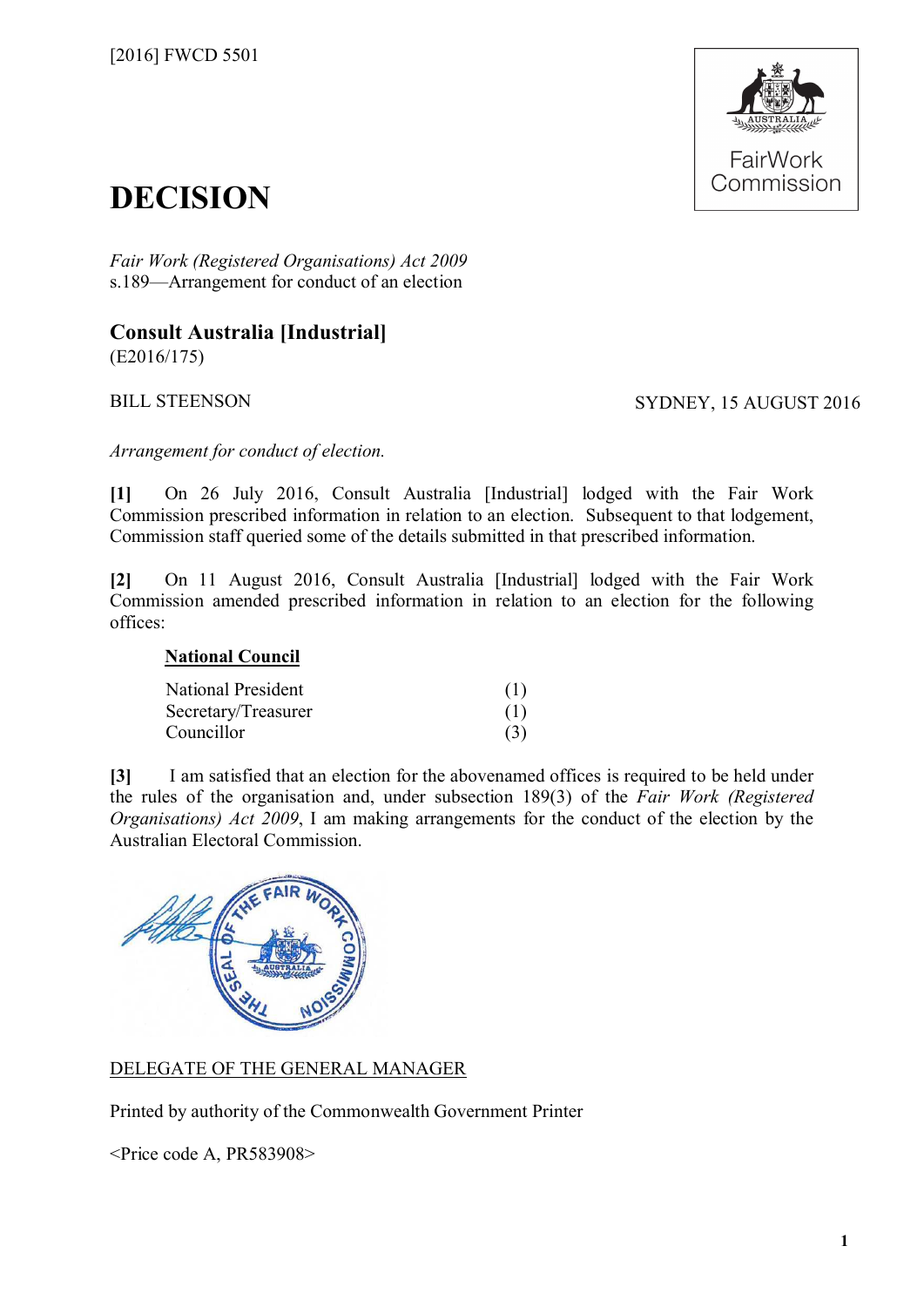#### **svc-adlib5**

| From:               | Kisanne Dulin < kisanne@consultaustralia.com.au>                         |
|---------------------|--------------------------------------------------------------------------|
| Sent:               | Thursday, 11 August 2016 5:00 PM                                         |
| To:                 | Orgs                                                                     |
| Subject:            | Notice and Statement of Prescribed Information for an Election - amended |
| <b>Attachments:</b> | Notice and Statement of Prescribed Information for an Election.pdf       |

Please find attached the Notice and Statement of Prescribed Information for an Election for Consult Australia [Industrial].

Please contact me should you have any questions or require further information.

Regards Kisanne (**Industrial Officer, Consult Australia [Industrial]**)

**Kisanne Dulin Director - Marketing & Membership**



GPO Box 56 Sydney NSW 2001 p: +61 2 8252 6718 m: +61 407 004 606 e: kisanne@consultaustralia.com.au w: www.consultaustralia.com.au

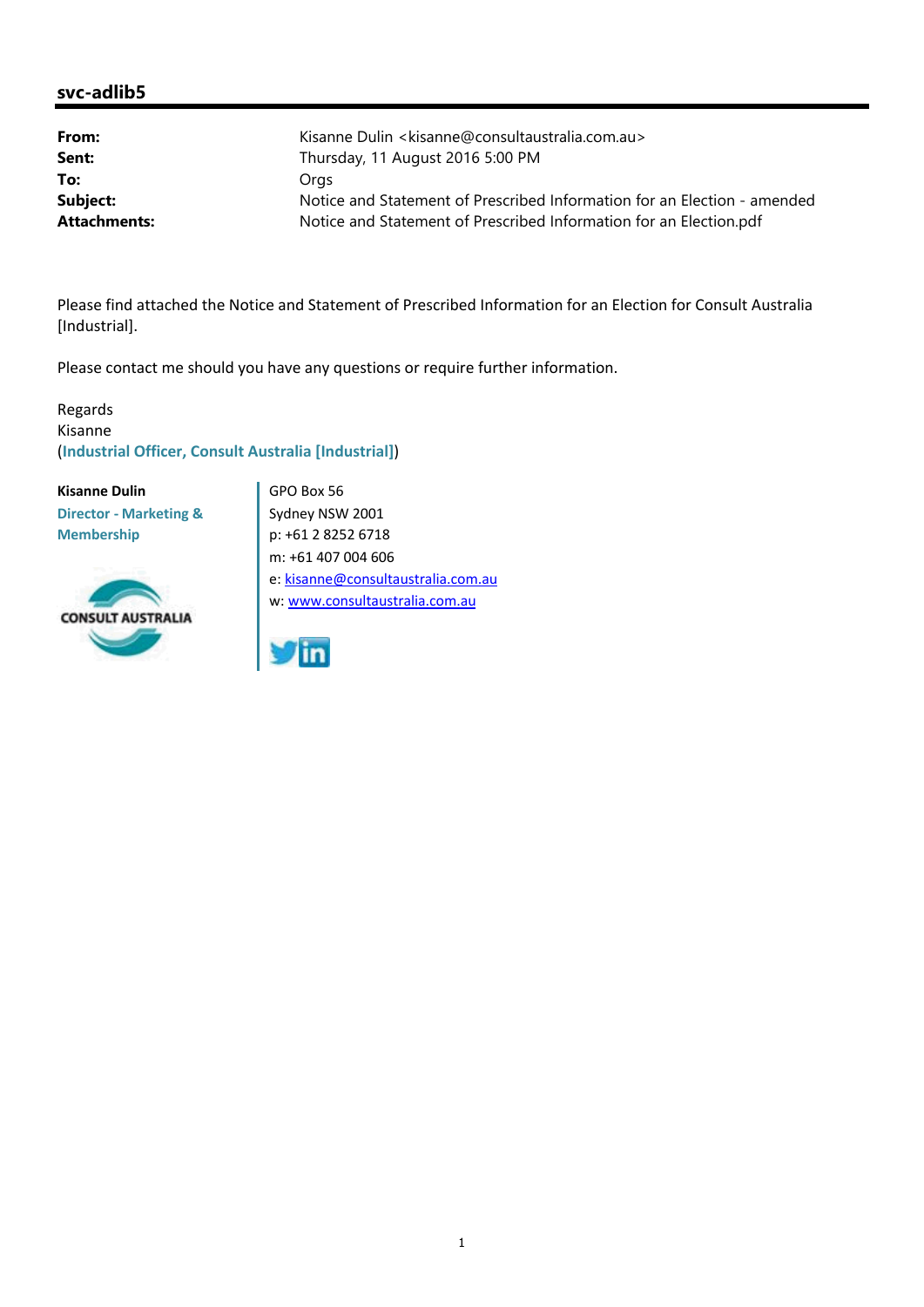

# **PRESCRIBED INFORMATION FOR ELECTIONS in accordance with Section 189** *Fair Work (Registered Organisations) Act 2009* **and Regulation 138** *Fair Work (Registered Organisations) Regulations 2009*

I, Andrew Mather, being the President of the Consult Australia [Industrial], make the following statement:

- 1. I am authorised to sign this statement containing prescribed information for Consult Australia [Industrial].
- 2. The following information is lodged under subsection 189(1) of the Fair Work (Registered Organisations) Act 2009 (the RO Act).
- 3. The elections that are required are set out in the table in Annexure A.
- 4. This statement **IS** lodged at least 2 months before nominations open for the election below.

torather Signed:

Dated: 11/08/16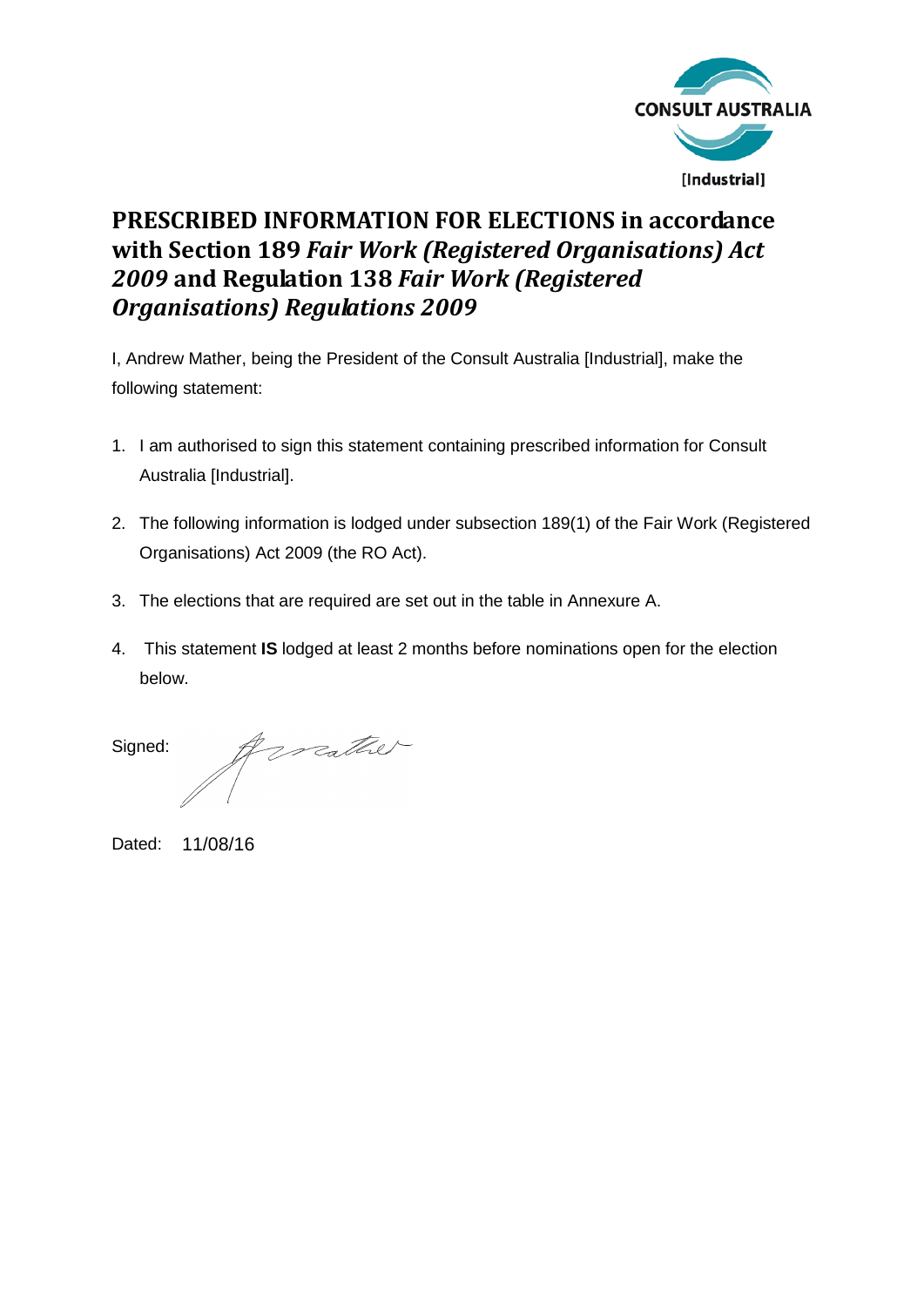

### **ANNEXURE A**

• Elections that are required [*insert as many pages as required*]:

| <b>Branch</b>   | Name of<br><b>Office</b> | <b>Number</b><br>required | <b>Voting</b><br><b>System</b><br>Direct voting<br>system;<br>Collegiate<br>electoral<br>system | <b>Reason for</b><br><b>Election</b><br>Scheduled;<br>Casual<br>vacancy;<br>New office<br>created;<br><b>Insufficient</b><br>nominations | <b>Electorate</b>        |
|-----------------|--------------------------|---------------------------|-------------------------------------------------------------------------------------------------|------------------------------------------------------------------------------------------------------------------------------------------|--------------------------|
| <b>National</b> | Secretary                | 1                         | <b>Direct</b><br>Voting<br>System                                                               | <b>Scheduled</b>                                                                                                                         | <b>Financial members</b> |
|                 | President                | 1                         | <b>Direct</b><br>Voting<br><b>System</b>                                                        | <b>Scheduled</b>                                                                                                                         | <b>Financial members</b> |
|                 | <b>Councillors</b>       | 3                         | <b>Direct</b><br>Voting<br>Sydney                                                               | <b>Scheduled</b>                                                                                                                         | <b>Financial members</b> |
|                 |                          |                           |                                                                                                 |                                                                                                                                          |                          |
| $\cdots$        |                          |                           |                                                                                                 |                                                                                                                                          |                          |
|                 |                          |                           |                                                                                                 |                                                                                                                                          |                          |
|                 |                          |                           |                                                                                                 |                                                                                                                                          |                          |
|                 |                          |                           |                                                                                                 |                                                                                                                                          |                          |
|                 |                          |                           |                                                                                                 |                                                                                                                                          |                          |
|                 |                          |                           |                                                                                                 |                                                                                                                                          |                          |

• Important dates:

|                             | <b>Direct Voting System</b>                     |
|-----------------------------|-------------------------------------------------|
| Nominations OPEN            | First Monday in 3 October (rule 30.b)           |
| <b>Nominations CLOSE</b>    | 28 days after noms open (rule 30.b)             |
| Roll of Voters cut off date | 7 days prior to nominations opening (rule 30.a) |